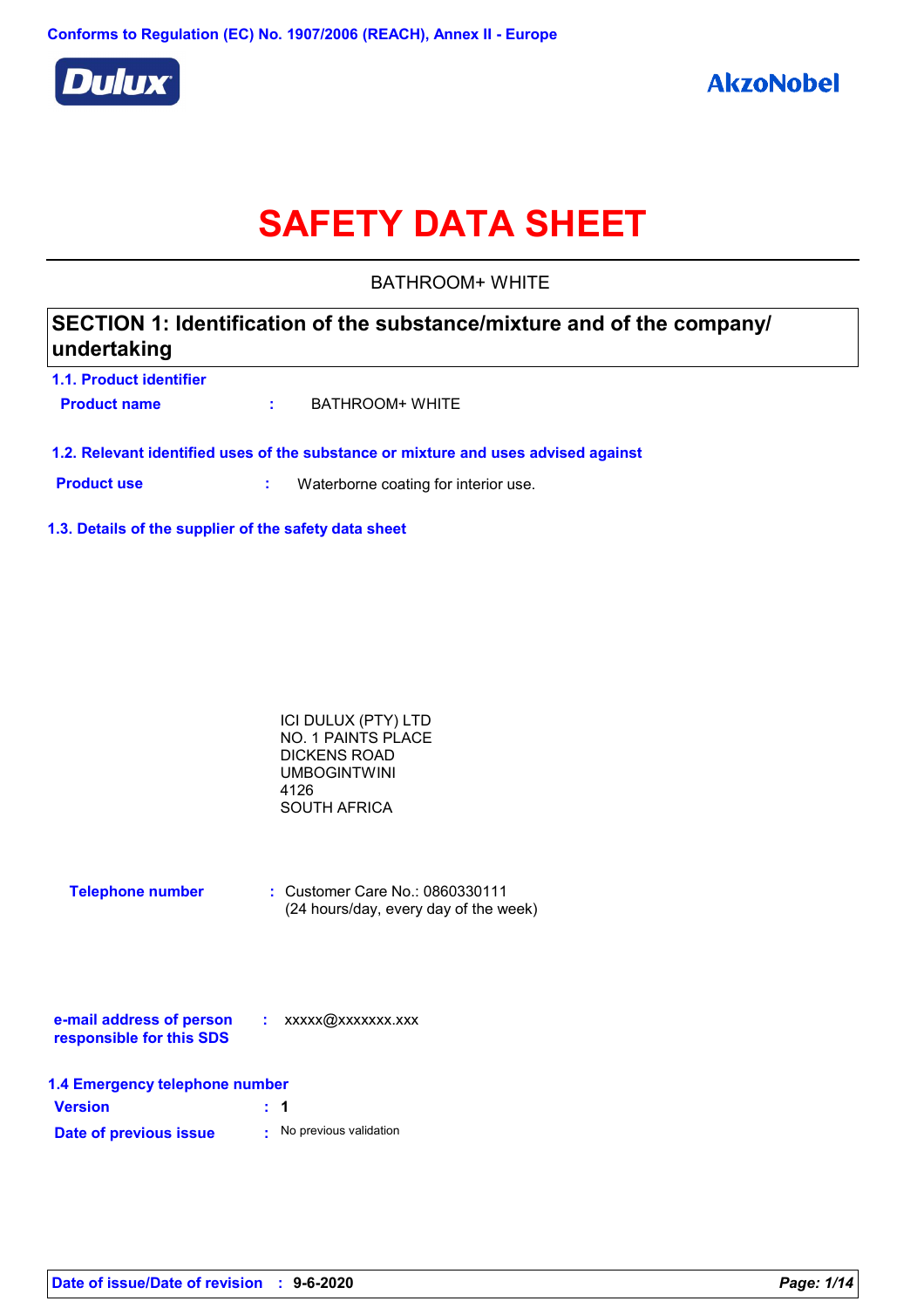### **SECTION 2: Hazards identification**

| 2.1 Classification of the substance or mixture |           |
|------------------------------------------------|-----------|
| <b>Product definition</b>                      | : Mixture |

### **Classification according to Regulation (EC) No. 1272/2008 [CLP/GHS]**

Skin Sens. 1, H317

Aquatic Chronic 2, H411

The product is classified as hazardous according to Regulation (EC) 1272/2008 as amended.

**Ingredients of unknown toxicity :** 0%

**Ingredients of unknown ecotoxicity :** 0%

See Section 11 for more detailed information on health effects and symptoms. See Section 16 for the full text of the H statements declared above.

#### **2.2 Label elements**

**Hazard pictograms :**



| <b>Signal word</b>                                                                                                                                              | $:$ Warning                                                                                                                                                                                                                 |
|-----------------------------------------------------------------------------------------------------------------------------------------------------------------|-----------------------------------------------------------------------------------------------------------------------------------------------------------------------------------------------------------------------------|
| <b>Hazard statements</b>                                                                                                                                        | : H317 - May cause an allergic skin reaction.<br>H411 - Toxic to aquatic life with long lasting effects.                                                                                                                    |
| <b>Precautionary statements</b>                                                                                                                                 |                                                                                                                                                                                                                             |
| <b>General</b>                                                                                                                                                  | : P102 - Keep out of reach of children.<br>P101 - If medical advice is needed, have product container or label at hand.                                                                                                     |
| <b>Prevention</b>                                                                                                                                               | : P262 - Do not get in eyes, on skin, or on clothing.                                                                                                                                                                       |
| <b>Response</b>                                                                                                                                                 | : P312 - Call a POISON CENTER or doctor/physician if you feel unwell.                                                                                                                                                       |
| <b>Storage</b>                                                                                                                                                  | Not applicable.                                                                                                                                                                                                             |
| <b>Disposal</b>                                                                                                                                                 | : P501 - Dispose of contents and container in accordance with all local, regional,<br>national or international regulations.                                                                                                |
| <b>Hazardous ingredients</b>                                                                                                                                    | $:$ terbutryn<br>octhilinone (ISO)<br>methylisothiazolinone<br>1,2-benzisothiazol-3(2H)-one<br>$C(M)$ IT/MIT $(3:1)$<br>Warning! Hazardous respirable droplets may be formed when sprayed. Do not<br>breathe spray or mist. |
| <b>Annex XVII - Restrictions</b><br>on the manufacture,<br>placing on the market and<br>use of certain dangerous<br>substances, mixtures and<br><b>articles</b> | : Not applicable.                                                                                                                                                                                                           |
| <b>Special packaging requirements</b>                                                                                                                           |                                                                                                                                                                                                                             |
| <b>Containers to be fitted</b><br>with child-resistant<br>fastenings                                                                                            | : Not applicable.                                                                                                                                                                                                           |
| Tactile warning of danger : Not applicable.                                                                                                                     |                                                                                                                                                                                                                             |
| 2.3 Other hazards                                                                                                                                               |                                                                                                                                                                                                                             |
| Other hazards which do<br>not result in classification                                                                                                          | : None known.                                                                                                                                                                                                               |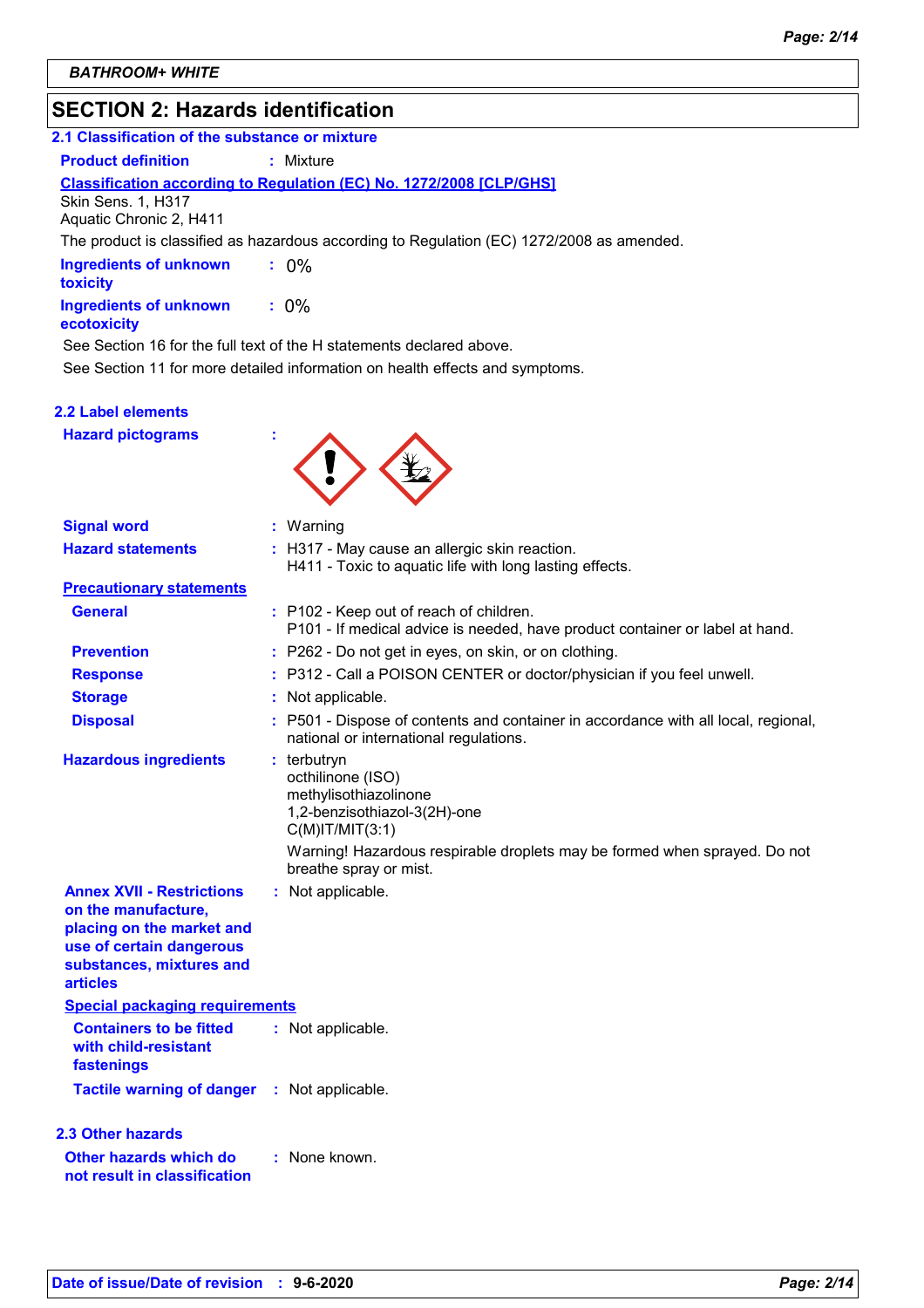### **SECTION 3: Composition/information on ingredients**

| <b>3.2 Mixtures</b>            | ٠<br>Mixture                                                    |               |                                                                                                                                                                                                                                                                                                     |             |
|--------------------------------|-----------------------------------------------------------------|---------------|-----------------------------------------------------------------------------------------------------------------------------------------------------------------------------------------------------------------------------------------------------------------------------------------------------|-------------|
| <b>Product/ingredient name</b> | <b>Identifiers</b>                                              | $\frac{9}{6}$ | <b>Regulation (EC) No.</b><br>1272/2008 [CLP]                                                                                                                                                                                                                                                       | <b>Type</b> |
| terbutryn                      | EC: 212-950-5<br>CAS: 886-50-0<br>Index: self<br>classification | $≤0.15$       | Acute Tox. 4, H302<br>Skin Sens. 1, H317<br>Aquatic Acute 1, H400 (M=100)<br>Aquatic Chronic 1, H410 (M=100)                                                                                                                                                                                        | $[1]$       |
| pyrithione zinc                | EC: 236-671-3<br>CAS: 13463-41-7                                | 80.08∣        | Acute Tox. 3, H301<br>Acute Tox. 3, H331<br>Eye Dam. 1, H318<br>Aquatic Acute 1, H400 (M=100)<br>Aquatic Chronic 1, H410 (M=1)                                                                                                                                                                      | $[1]$       |
| octhilinone (ISO)              | EC: 247-761-7<br>CAS: 26530-20-1<br>Index:<br>613-112-00-5      | 80.0≥∣        | Acute Tox. 4, H302<br>Acute Tox. 3, H311<br>Acute Tox. 3, H331<br>Skin Corr. 1B, H314<br>Eye Dam. 1, H318<br>Skin Sens. 1, H317<br>Aquatic Acute 1, H400 (M=10)<br>Aquatic Chronic 1, H410 (M=10)                                                                                                   | $[1]$       |
| methylisothiazolinone          | CAS: 2682-20-4<br>Index: self<br>classification                 | l≤0.013       | Acute Tox. 3, H301<br>Acute Tox. 3, H311<br>Acute Tox. 2, H330<br>Skin Corr. 1B, H314<br>Eye Dam. 1, H318<br>Skin Sens. 1A, H317<br>Aquatic Acute 1, H400 (M=10)<br>Aquatic Chronic 1, H410 (M=1)<br><b>EUH071</b><br>See Section 16 for<br>the full text of the H<br>statements declared<br>above. | $[1]$       |

There are no additional ingredients present which, within the current knowledge of the supplier and in the concentrations applicable, are classified as hazardous to health or the environment, are PBTs, vPvBs or Substances of equivalent concern, or have been assigned a workplace exposure limit and hence require reporting in this section.

Type

[1] Substance classified with a health or environmental hazard

[2] Substance with a workplace exposure limit

[3] Substance meets the criteria for PBT according to Regulation (EC) No. 1907/2006, Annex XIII

[4] Substance meets the criteria for vPvB according to Regulation (EC) No. 1907/2006, Annex XIII

[5] Substance of equivalent concern

[6] Additional disclosure due to company policy

Occupational exposure limits, if available, are listed in Section 8.

### **SECTION 4: First aid measures**

| 4.1 Description of first aid measures |                                                                                                                                                                                                             |
|---------------------------------------|-------------------------------------------------------------------------------------------------------------------------------------------------------------------------------------------------------------|
| <b>General</b>                        | : In all cases of doubt, or when symptoms persist, seek medical attention. Never give<br>anything by mouth to an unconscious person. If unconscious, place in recovery<br>position and seek medical advice. |
| <b>Eye contact</b>                    | : Remove contact lenses, irrigate copiously with clean, fresh water, holding the<br>eyelids apart for at least 10 minutes and seek immediate medical advice.                                                |
| <b>Inhalation</b>                     | : Remove to fresh air. Keep person warm and at rest. If not breathing, if breathing is<br>irregular or if respiratory arrest occurs, provide artificial respiration or oxygen by<br>trained personnel.      |
| <b>Skin contact</b>                   | : Remove contaminated clothing and shoes. Wash skin thoroughly with soap and<br>water or use recognised skin cleanser. Do NOT use solvents or thinners.                                                     |
| <b>Ingestion</b>                      | : If swallowed, seek medical advice immediately and show the container or label.<br>Keep person warm and at rest. Do NOT induce vomiting.                                                                   |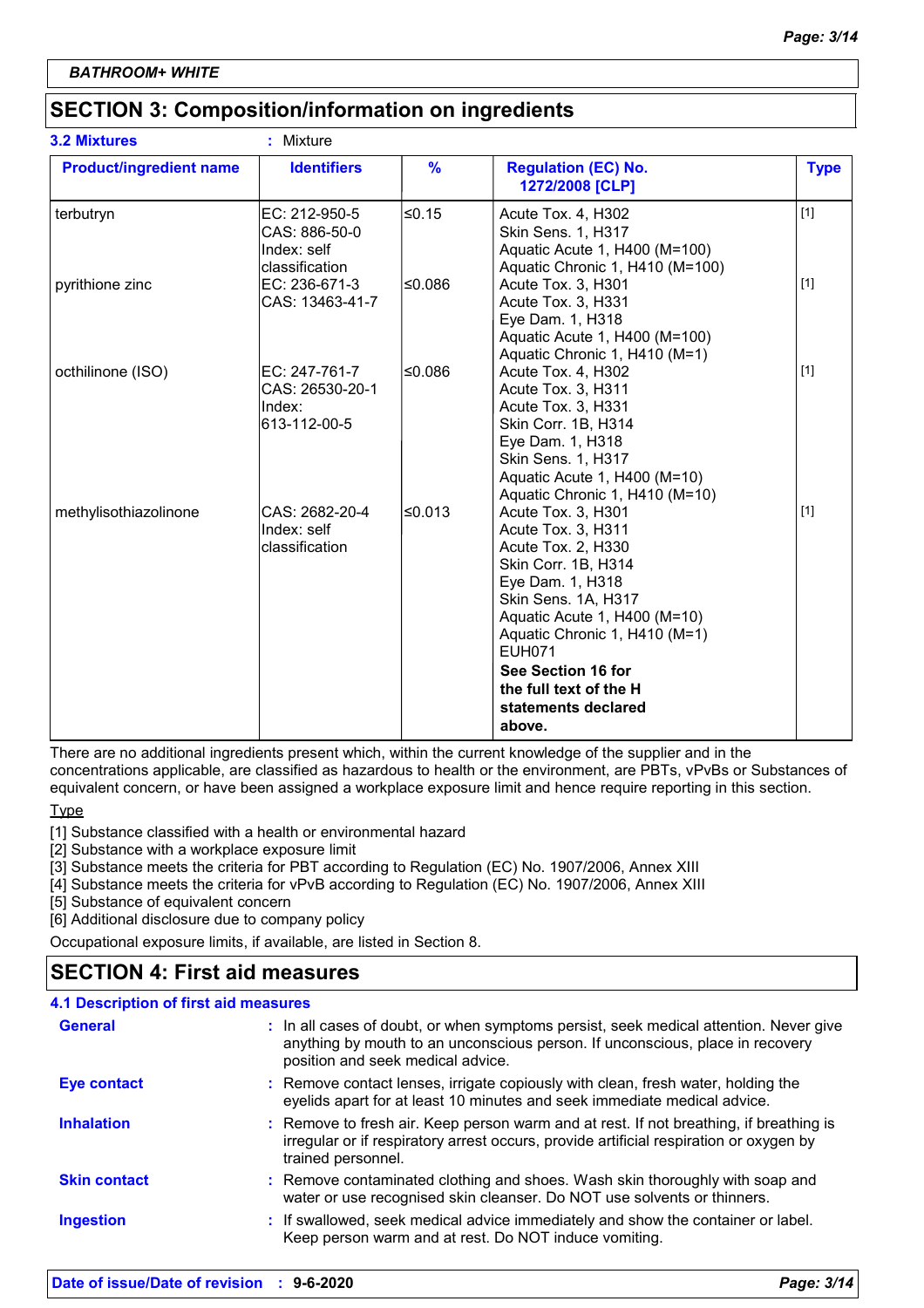### **SECTION 4: First aid measures**

**Protection of first-aiders** : No action shall be taken involving any personal risk or without suitable training. It may be dangerous to the person providing aid to give mouth-to-mouth resuscitation. Wash contaminated clothing thoroughly with water before removing it, or wear gloves.

#### **4.2 Most important symptoms and effects, both acute and delayed**

There are no data available on the mixture itself. The mixture has been assessed following the conventional method of the CLP Regulation (EC) No 1272/2008 and is classified for toxicological properties accordingly. See Sections 2 and 3 for details.

Exposure to component solvent vapour concentrations in excess of the stated occupational exposure limit may result in adverse health effects such as mucous membrane and respiratory system irritation and adverse effects on the kidneys, liver and central nervous system. Symptoms and signs include headache, dizziness, fatigue, muscular weakness, drowsiness and, in extreme cases, loss of consciousness.

Solvents may cause some of the above effects by absorption through the skin. Repeated or prolonged contact with the mixture may cause removal of natural fat from the skin, resulting in non-allergic contact dermatitis and absorption through the skin.

If splashed in the eyes, the liquid may cause irritation and reversible damage.

Ingestion may cause nausea, diarrhea and vomiting.

This takes into account, where known, delayed and immediate effects and also chronic effects of components from short-term and long-term exposure by oral, inhalation and dermal routes of exposure and eye contact.

Contains terbutryn, 2-octyl-2H-isothiazol-3-one, methylisothiazolinone, 1,2-benzisothiazol-3(2H)-one, C(M)IT/MIT(3:1). May produce an allergic reaction.

#### **4.3 Indication of any immediate medical attention and special treatment needed**

| <b>Notes to physician</b>  | Treat symptomatically. Contact poison treatment specialist immediately if large |
|----------------------------|---------------------------------------------------------------------------------|
|                            | quantities have been ingested or inhaled.                                       |
| <b>Specific treatments</b> | No specific treatment.                                                          |

See toxicological information (Section 11)

### **SECTION 5: Firefighting measures**

| 5.1 Extinguishing media                                  |                                                                                                                              |
|----------------------------------------------------------|------------------------------------------------------------------------------------------------------------------------------|
| <b>Suitable extinguishing</b><br>media                   | : Recommended: alcohol-resistant foam, $CO2$ , powders, water spray.                                                         |
| <b>Unsuitable extinguishing</b><br>media                 | : Do not use water jet.                                                                                                      |
|                                                          | 5.2 Special hazards arising from the substance or mixture                                                                    |
| <b>Hazards from the</b><br>substance or mixture          | : Fire will produce dense black smoke. Exposure to decomposition products may<br>cause a health hazard.                      |
| <b>Hazardous combustion</b><br>products                  | : Decomposition products may include the following materials: carbon monoxide,<br>carbon dioxide, smoke, oxides of nitrogen. |
| <b>5.3 Advice for firefighters</b>                       |                                                                                                                              |
| <b>Special protective actions</b><br>for fire-fighters   | : Cool closed containers exposed to fire with water. Do not release runoff from fire to<br>drains or watercourses.           |
| <b>Special protective</b><br>equipment for fire-fighters | : Appropriate breathing apparatus may be required.                                                                           |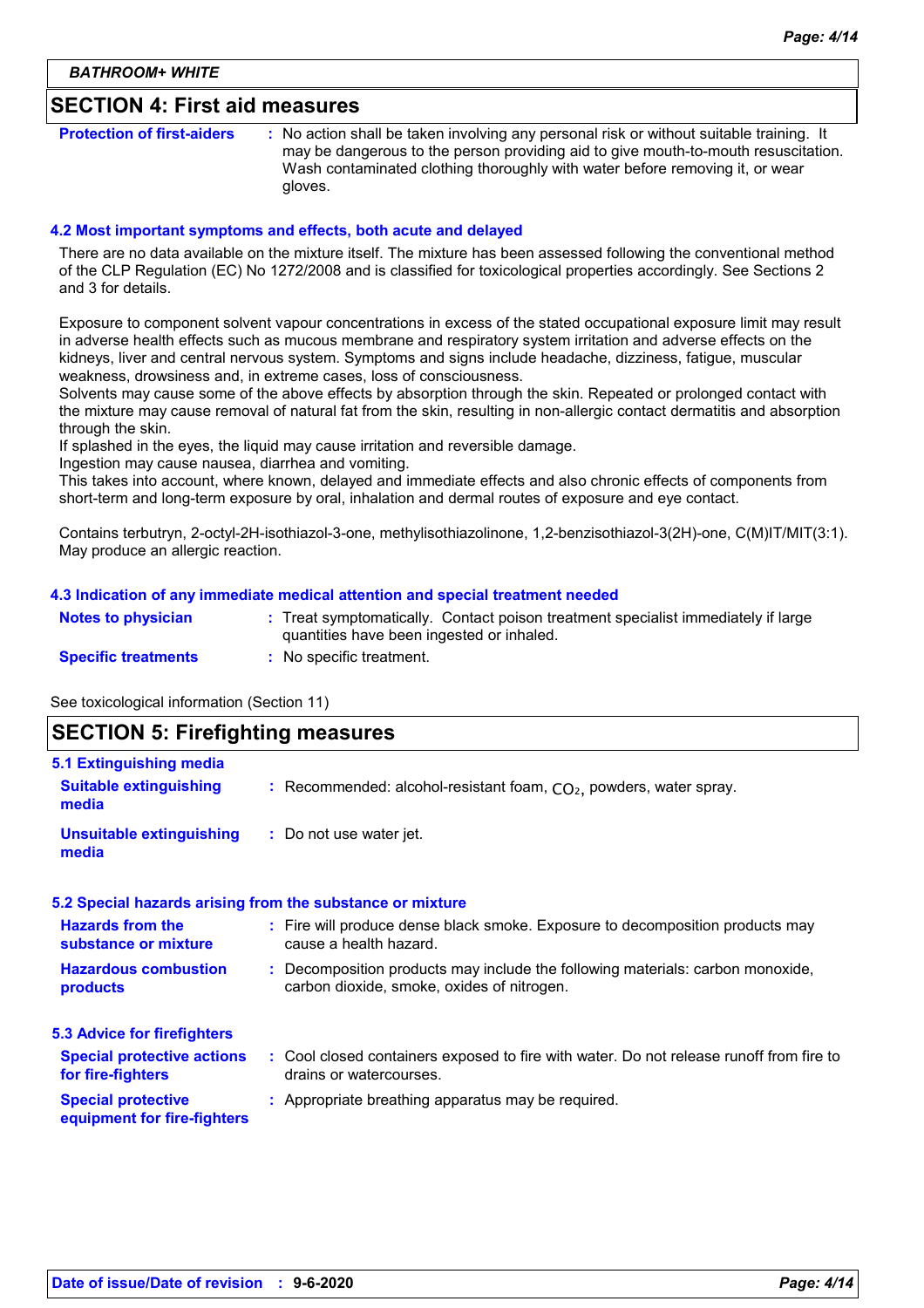### **SECTION 6: Accidental release measures**

| 6.1 Personal precautions, protective equipment and emergency procedures |  |                                                                                                                                                                                                                                                                                    |  |  |
|-------------------------------------------------------------------------|--|------------------------------------------------------------------------------------------------------------------------------------------------------------------------------------------------------------------------------------------------------------------------------------|--|--|
| For non-emergency<br>personnel                                          |  | : Exclude sources of ignition and ventilate the area. Avoid breathing vapour or mist.<br>Refer to protective measures listed in sections 7 and 8.                                                                                                                                  |  |  |
| For emergency responders                                                |  | : If specialised clothing is required to deal with the spillage, take note of any<br>information in Section 8 on suitable and unsuitable materials. See also the<br>information in "For non-emergency personnel".                                                                  |  |  |
| <b>6.2 Environmental</b><br>precautions                                 |  | : Do not allow to enter drains or watercourses. If the product contaminates lakes,<br>rivers, or sewers, inform the appropriate authorities in accordance with local<br>regulations.                                                                                               |  |  |
| 6.3 Methods and material<br>for containment and<br>cleaning up          |  | : Contain and collect spillage with non-combustible, absorbent material e.g. sand,<br>earth, vermiculite or diatomaceous earth and place in container for disposal<br>according to local regulations (see Section 13). Preferably clean with a detergent.<br>Avoid using solvents. |  |  |
| 6.4 Reference to other<br><b>sections</b>                               |  | : See Section 1 for emergency contact information.<br>See Section 8 for information on appropriate personal protective equipment.<br>See Section 13 for additional waste treatment information.                                                                                    |  |  |

### **SECTION 7: Handling and storage**

The information in this section contains generic advice and guidance. The list of Identified Uses in Section 1 should be consulted for any available use-specific information provided in the Exposure Scenario(s).

| <b>7.1 Precautions for safe</b><br>handling | : Prevent the creation of flammable or explosive concentrations of vapours in air and<br>avoid vapour concentrations higher than the occupational exposure limits.<br>In addition, the product should only be used in areas from which all naked lights and<br>other sources of ignition have been excluded. Electrical equipment should be<br>protected to the appropriate standard.<br>Mixture may charge electrostatically: always use earthing leads when transferring<br>from one container to another.<br>Operators should wear antistatic footwear and clothing and floors should be of the<br>conducting type.<br>Keep away from heat, sparks and flame. No sparking tools should be used.<br>Avoid contact with skin and eyes. Avoid the inhalation of dust, particulates, spray or<br>mist arising from the application of this mixture. Avoid inhalation of dust from<br>sanding.<br>Eating, drinking and smoking should be prohibited in areas where this material is<br>handled, stored and processed.<br>Put on appropriate personal protective equipment (see Section 8).<br>Never use pressure to empty. Container is not a pressure vessel.<br>Always keep in containers made from the same material as the original one.<br>Comply with the health and safety at work laws.<br>Do not allow to enter drains or watercourses.<br>Information on fire and explosion protection<br>Vapours are heavier than air and may spread along floors. Vapours may form<br>explosive mixtures with air. |
|---------------------------------------------|--------------------------------------------------------------------------------------------------------------------------------------------------------------------------------------------------------------------------------------------------------------------------------------------------------------------------------------------------------------------------------------------------------------------------------------------------------------------------------------------------------------------------------------------------------------------------------------------------------------------------------------------------------------------------------------------------------------------------------------------------------------------------------------------------------------------------------------------------------------------------------------------------------------------------------------------------------------------------------------------------------------------------------------------------------------------------------------------------------------------------------------------------------------------------------------------------------------------------------------------------------------------------------------------------------------------------------------------------------------------------------------------------------------------------------------------------------------------------------------------------------------|
|---------------------------------------------|--------------------------------------------------------------------------------------------------------------------------------------------------------------------------------------------------------------------------------------------------------------------------------------------------------------------------------------------------------------------------------------------------------------------------------------------------------------------------------------------------------------------------------------------------------------------------------------------------------------------------------------------------------------------------------------------------------------------------------------------------------------------------------------------------------------------------------------------------------------------------------------------------------------------------------------------------------------------------------------------------------------------------------------------------------------------------------------------------------------------------------------------------------------------------------------------------------------------------------------------------------------------------------------------------------------------------------------------------------------------------------------------------------------------------------------------------------------------------------------------------------------|

**7.2 Conditions for safe storage, including any incompatibilities**

Store in accordance with local regulations.

### **Notes on joint storage**

Keep away from: oxidising agents, strong alkalis, strong acids.

#### **Additional information on storage conditions**

Observe label precautions. Store in a dry, cool and well-ventilated area. Keep away from heat and direct sunlight. Keep away from sources of ignition. No smoking. Prevent unauthorised access. Containers that have been opened must be carefully resealed and kept upright to prevent leakage.

#### **7.3 Specific end use(s)**

**Recommendations :** Not available.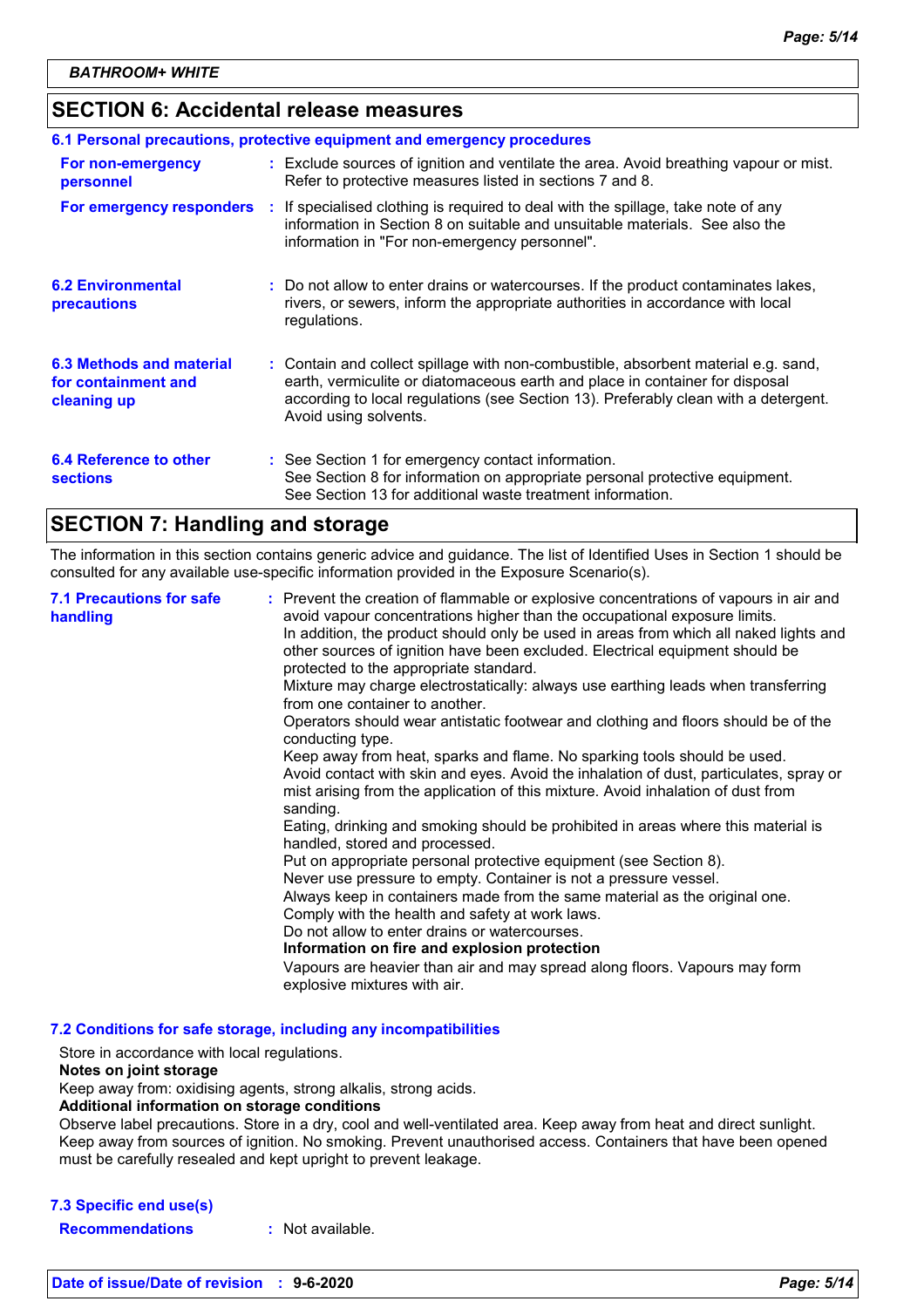### **SECTION 7: Handling and storage**

**Industrial sector specific : solutions**

: Not available.

### **SECTION 8: Exposure controls/personal protection**

The information in this section contains generic advice and guidance. Information is provided based on typical anticipated uses of the product. Additional measures might be required for bulk handling or other uses that could significantly increase worker exposure or environmental releases.

### **8.1 Control parameters**

**Occupational exposure limits**

No exposure limit value known.

**Recommended monitoring procedures :** If this product contains ingredients with exposure limits, personal, workplace atmosphere or biological monitoring may be required to determine the effectiveness of the ventilation or other control measures and/or the necessity to use respiratory protective equipment. Reference should be made to monitoring standards, such as the following: European Standard EN 689 (Workplace atmospheres - Guidance for the assessment of exposure by inhalation to chemical agents for comparison with limit values and measurement strategy) European Standard EN 14042 (Workplace atmospheres - Guide for the application and use of procedures for the assessment of exposure to chemical and biological agents) European Standard EN 482 (Workplace atmospheres - General requirements for the performance of procedures for the measurement of chemical agents) Reference to national guidance documents for methods for the determination of hazardous substances will also be required.

#### **DNELs/DMELs**

No DNELs/DMELs available.

#### **PNECs**

No PNECs available

| <b>8.2 Exposure controls</b>                      |                                                                                                                                                                                                                                                                                                                                                                                                                                                                                                                                                                               |
|---------------------------------------------------|-------------------------------------------------------------------------------------------------------------------------------------------------------------------------------------------------------------------------------------------------------------------------------------------------------------------------------------------------------------------------------------------------------------------------------------------------------------------------------------------------------------------------------------------------------------------------------|
| <b>Appropriate engineering</b><br><b>controls</b> | : Provide adequate ventilation. Where reasonably practicable, this should be<br>achieved by the use of local exhaust ventilation and good general extraction. If<br>these are not sufficient to maintain concentrations of particulates and solvent<br>vapours below the OEL, suitable respiratory protection must be worn.                                                                                                                                                                                                                                                   |
| <b>Individual protection measures</b>             |                                                                                                                                                                                                                                                                                                                                                                                                                                                                                                                                                                               |
| <b>Hygiene measures</b>                           | : Wash hands, forearms and face thoroughly after handling chemical products, before<br>eating, smoking and using the lavatory and at the end of the working period.<br>Appropriate techniques should be used to remove potentially contaminated clothing.<br>Contaminated work clothing should not be allowed out of the workplace. Wash<br>contaminated clothing before reusing. Ensure that eyewash stations and safety<br>showers are close to the workstation location.                                                                                                   |
| <b>Eye/face protection</b>                        | : Use safety eyewear designed to protect against splash of liquids.                                                                                                                                                                                                                                                                                                                                                                                                                                                                                                           |
| <b>Skin protection</b>                            |                                                                                                                                                                                                                                                                                                                                                                                                                                                                                                                                                                               |
| <b>Hand protection</b>                            |                                                                                                                                                                                                                                                                                                                                                                                                                                                                                                                                                                               |
| <b>Gloves</b>                                     | : When prolonged or frequently repeated contact may occur, a glove with a protection<br>class of 6 (breakthrough time >480 minutes according to EN374) is recommended.<br>Recommended gloves: Viton $\otimes$ or Nitrile, thickness $\geq 0.38$ mm.<br>When only brief contact is expected, a glove with protection class of 2 or higher<br>(breakthrough time > 30 minutes according to EN374) is recommended.<br>Recommended gloves: Nitrile, thickness $\geq 0.12$ mm.<br>Gloves should be replaced regularly and if there is any sign of damage to the glove<br>material. |
| <b>Body protection</b>                            | The performance or effectiveness of the glove may be reduced by physical/chemical<br>damage and poor maintenance.<br>: Personnel should wear antistatic clothing made of natural fibres or of high-<br>temperature-resistant synthetic fibres.                                                                                                                                                                                                                                                                                                                                |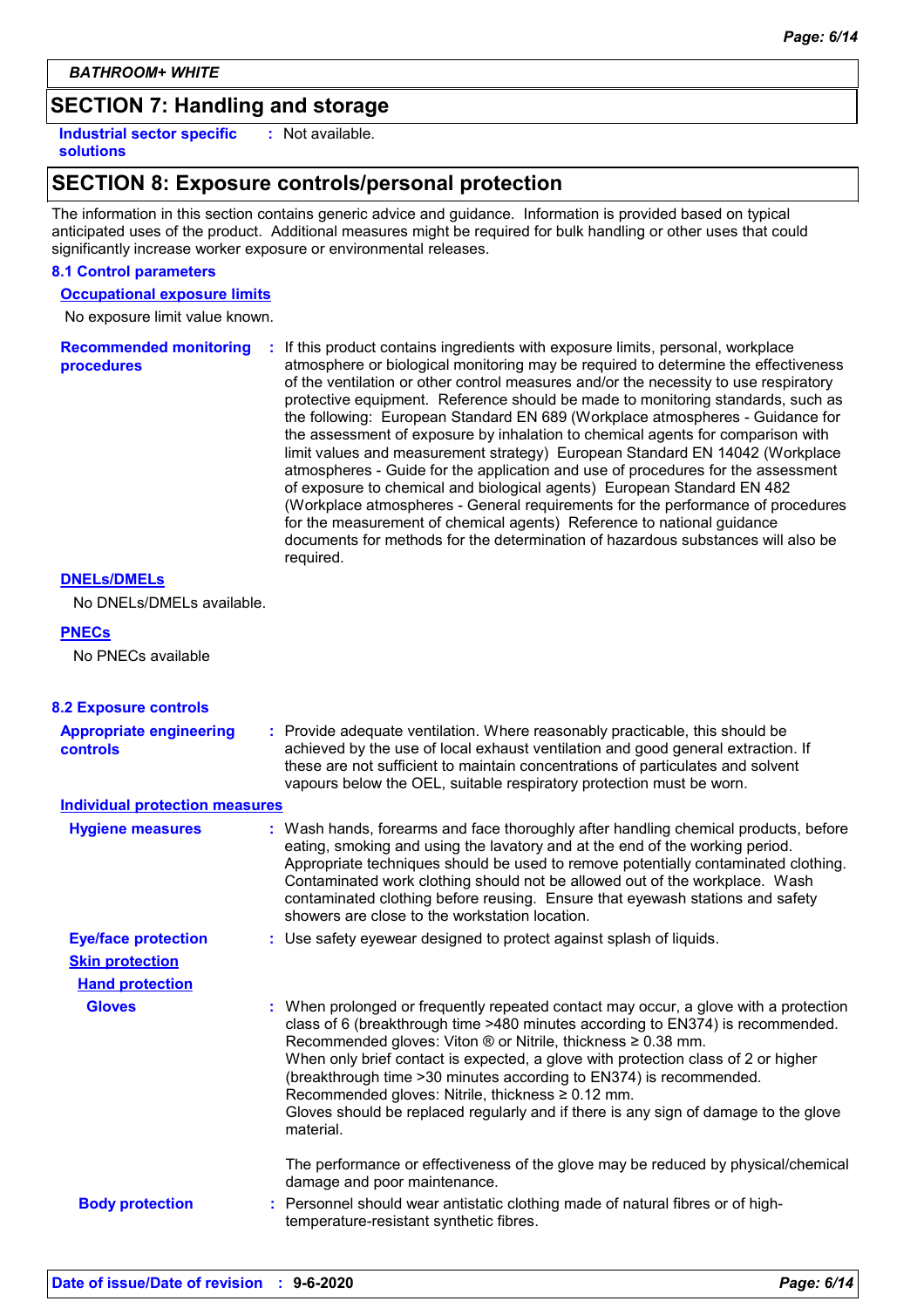## **SECTION 8: Exposure controls/personal protection**

| <b>Other skin protection</b>                     | : Appropriate footwear and any additional skin protection measures should be<br>selected based on the task being performed and the risks involved and should be<br>approved by a specialist before handling this product.                                                                                                                                                                                                                                                                                                                                                                                                                                                               |
|--------------------------------------------------|-----------------------------------------------------------------------------------------------------------------------------------------------------------------------------------------------------------------------------------------------------------------------------------------------------------------------------------------------------------------------------------------------------------------------------------------------------------------------------------------------------------------------------------------------------------------------------------------------------------------------------------------------------------------------------------------|
| <b>Respiratory protection</b>                    | : If workers are exposed to concentrations above the exposure limit, they must use<br>appropriate, certified respirators.                                                                                                                                                                                                                                                                                                                                                                                                                                                                                                                                                               |
|                                                  | OLD LEAD-BASED PAINTS:                                                                                                                                                                                                                                                                                                                                                                                                                                                                                                                                                                                                                                                                  |
|                                                  | When surfaces are to be prepared for painting, account should be taken of the age<br>of the property and the possibility that lead-pigmented paint might be present. There<br>is a possibility that ingestion or inhalation of scrapings or dust arising from the<br>preparation work could cause health effects. As a working rule you should assume<br>that this will be the case if the age of the property is pre 1960.                                                                                                                                                                                                                                                             |
|                                                  | Where possible wet sanding or chemical stripping methods should be used with<br>surfaces of this type to avoid the creation of dust. When dry sanding cannot be<br>avoided, and effective local exhaust ventilation is not available, it is recommended<br>that a dust respirator is worn, that is approved for use with lead dusts, and its type<br>selected on the basis of the COSHH assessment, taking into account the<br>Workplace Exposure Limit for lead in air. Furthermore, steps should be taken to<br>ensure containment of the dusts created, and that all practicable measures are<br>taken to clean up thoroughly all deposits of dusts in and around the affected area. |
|                                                  | Respiratory protection in case of dust or spray mist formation. (particle filter EN143<br>type P2) Respiratory protection in case of vapour formation. (half mask with<br>combination filter A2-P2 til concentrations of 0,5 Vol%.)                                                                                                                                                                                                                                                                                                                                                                                                                                                     |
|                                                  | The current Control of Lead at Work Regulations approved code of practice should<br>be consulted for advice on protective clothing and personal hygiene precautions.<br>Care should also be taken to exclude visitors, members of the household and<br>especially children from the affected area, during the actual work and the<br>subsequent clean up operations. All scrapings, dust, etc. should be disposed of by<br>the professional painting contractor as Hazardous Waste.                                                                                                                                                                                                     |
|                                                  | Extra precautions will also need to be taken when burning off old lead-based paints<br>because fumes containing lead will be produced. It is recommended that a<br>respirator, approved for use with particulate fumes of lead is selected on the basis<br>of the COSHH assessment, taking into account the Workplace Exposure Limit for<br>lead in air. Similar precautions to those given above about sanding should be taken<br>with reference to protective clothing, disposal of scrapings and dusts, and exclusion<br>of other personnel and especially children from the building during actual work and<br>the subsequent clean up operations.                                  |
|                                                  | Avoid the inhalation of dust. Wear suitable face mask if dry sanding. Special<br>precautions should be taken during surface preparation of pre-1960s paint surfaces<br>over wood and metal as they may contain harmful lead.                                                                                                                                                                                                                                                                                                                                                                                                                                                            |
| <b>Environmental exposure</b><br><b>controls</b> | Do not allow to enter drains or watercourses.                                                                                                                                                                                                                                                                                                                                                                                                                                                                                                                                                                                                                                           |

## **SECTION 9: Physical and chemical properties**

| 9.1. Information on basic physical and chemical properties |                       |
|------------------------------------------------------------|-----------------------|
| <b>Appearance</b>                                          |                       |
| <b>Physical state</b>                                      | : Liquid.             |
| <b>Colour</b>                                              | : Various: See label. |
| <b>Odour</b>                                               | $:$ Not available.    |
| <b>Odour threshold</b>                                     | : Not available.      |
| рH                                                         | : 9                   |
| <b>Melting point/freezing point</b>                        | : Not available.      |
| Initial boiling point and boiling<br>range                 | $: 100^{\circ}$ C     |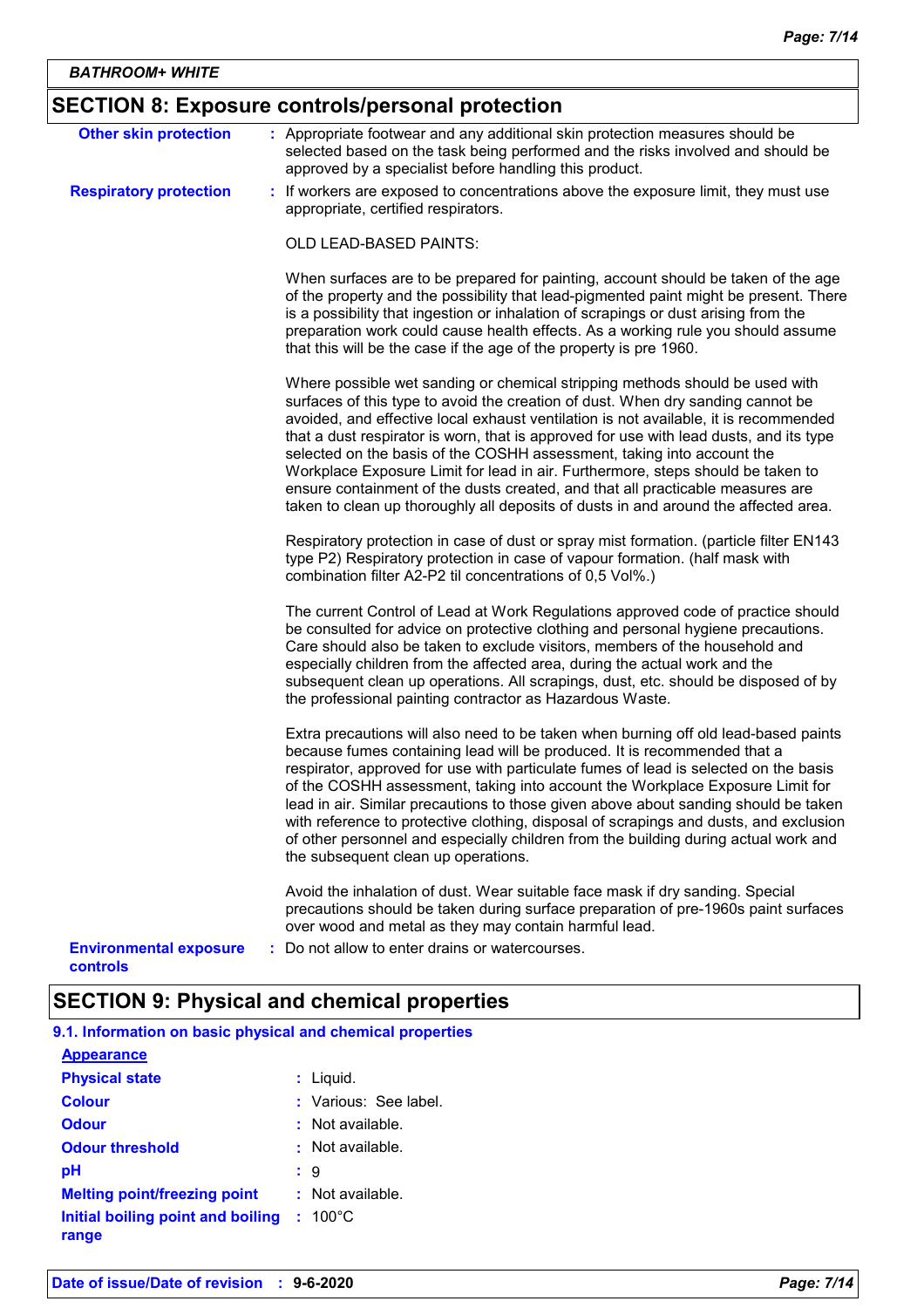### **SECTION 9: Physical and chemical properties**

| <b>Flash point</b>                                     | : Not applicable.                                           |
|--------------------------------------------------------|-------------------------------------------------------------|
| <b>Evaporation rate</b>                                | Not available.                                              |
| <b>Upper/lower flammability or</b><br>explosive limits | $:$ Not available.                                          |
| <b>Vapour pressure</b>                                 | $:$ Not available.                                          |
| <b>Vapour density</b>                                  | $:$ Not available.                                          |
| <b>Relative density</b>                                | : 1.268                                                     |
| <b>Solubility(ies)</b>                                 | : Easily soluble in the following materials: cold water.    |
| <b>Partition coefficient: n-octanol/</b><br>water      | $:$ Not available.                                          |
| <b>Auto-ignition temperature</b>                       | : Not available.                                            |
| <b>Decomposition temperature</b>                       | : Not available.                                            |
| <b>Viscosity</b>                                       | Kinematic (room temperature): $12.62 \text{ cm}^2/\text{s}$ |
| <b>Explosive properties</b>                            | : Not available.                                            |
| <b>Oxidising properties</b>                            | $:$ Not available.                                          |
| 9.2. Other information                                 |                                                             |
| <b>Solubility in water</b>                             | : Not available.                                            |
|                                                        |                                                             |

### **SECTION 10: Stability and reactivity**

| <b>10.1 Reactivity</b>                            | : No specific test data related to reactivity available for this product or its ingredients.                                        |
|---------------------------------------------------|-------------------------------------------------------------------------------------------------------------------------------------|
| <b>10.2 Chemical stability</b>                    | : Stable under recommended storage and handling conditions (see Section 7).                                                         |
| <b>10.3 Possibility of</b><br>hazardous reactions | : Under normal conditions of storage and use, hazardous reactions will not occur.                                                   |
| <b>10.4 Conditions to avoid</b>                   | : When exposed to high temperatures may produce hazardous decomposition<br>products.                                                |
| 10.5 Incompatible materials                       | : Keep away from the following materials to prevent strong exothermic reactions:<br>oxidising agents, strong alkalis, strong acids. |
| <b>10.6 Hazardous</b><br>decomposition products   | : Decomposition products may include the following materials: carbon monoxide,<br>carbon dioxide, smoke, oxides of nitrogen.        |

### **SECTION 11: Toxicological information**

#### **11.1 Information on toxicological effects**

There are no data available on the mixture itself. The mixture has been assessed following the conventional method of the CLP Regulation (EC) No 1272/2008 and is classified for toxicological properties accordingly. See Sections 2 and 3 for details.

Exposure to component solvent vapour concentrations in excess of the stated occupational exposure limit may result in adverse health effects such as mucous membrane and respiratory system irritation and adverse effects on the kidneys, liver and central nervous system. Symptoms and signs include headache, dizziness, fatigue, muscular weakness, drowsiness and, in extreme cases, loss of consciousness.

Solvents may cause some of the above effects by absorption through the skin. Repeated or prolonged contact with the mixture may cause removal of natural fat from the skin, resulting in non-allergic contact dermatitis and absorption through the skin.

If splashed in the eyes, the liquid may cause irritation and reversible damage.

Ingestion may cause nausea, diarrhea and vomiting.

This takes into account, where known, delayed and immediate effects and also chronic effects of components from short-term and long-term exposure by oral, inhalation and dermal routes of exposure and eye contact.

Contains terbutryn, 2-octyl-2H-isothiazol-3-one, methylisothiazolinone, 1,2-benzisothiazol-3(2H)-one, C(M)IT/MIT(3:1). May produce an allergic reaction.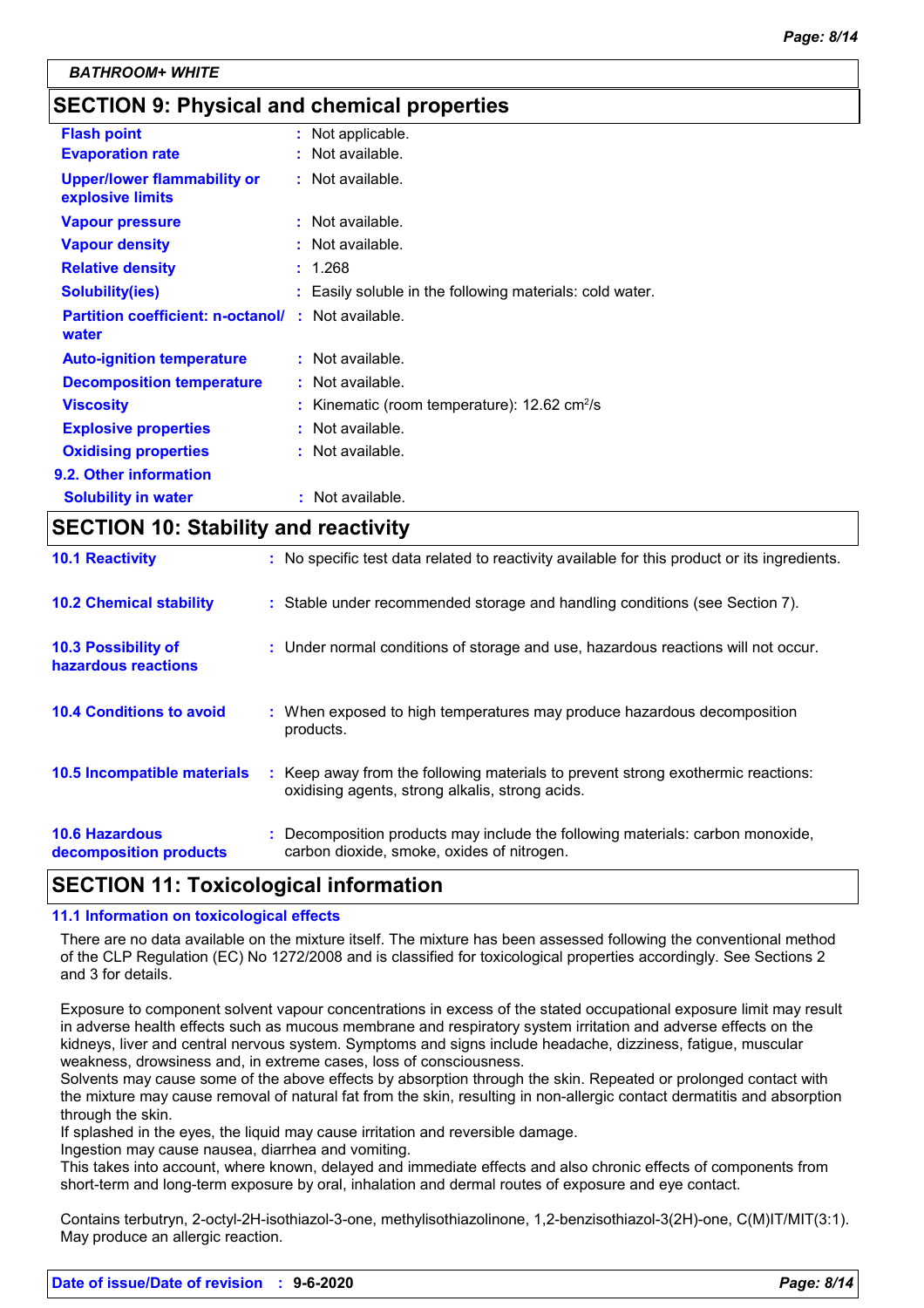### **SECTION 11: Toxicological information**

#### **Acute toxicity**

| <b>Product/ingredient name</b> | <b>Result</b>                 | <b>Species</b> | <b>Dose</b>           | <b>Exposure</b> |
|--------------------------------|-------------------------------|----------------|-----------------------|-----------------|
| terbutryn                      | <b>LC50 Inhalation Vapour</b> | Rat            | $>8$ a/m <sup>3</sup> | l 4 hours       |
| <b>Conclusion/Summary</b>      | Not available.                |                |                       |                 |

**Acute toxicity estimates**

Not available.

#### **Irritation/Corrosion**

| <b>Product/ingredient name</b>                            | <b>Result</b>            | <b>Species</b> | <b>Score</b>             | <b>Exposure</b>                 | <b>Observation</b> |
|-----------------------------------------------------------|--------------------------|----------------|--------------------------|---------------------------------|--------------------|
| terbutryn                                                 | Eyes - Moderate irritant | Rabbit         | $\overline{\phantom{a}}$ | 76 milligrams                   |                    |
|                                                           | Skin - Mild irritant     | Rabbit         | $\overline{\phantom{a}}$ | 380                             |                    |
| octhilinone (ISO)                                         | Eyes - Severe irritant   | Rabbit         | $\overline{\phantom{a}}$ | milligrams<br>100<br>milligrams |                    |
| <b>Conclusion/Summary</b>                                 | : Not available.         |                |                          |                                 |                    |
| <b>Sensitisation</b>                                      |                          |                |                          |                                 |                    |
| <b>Conclusion/Summary</b>                                 | : Not available.         |                |                          |                                 |                    |
| <b>Mutagenicity</b>                                       |                          |                |                          |                                 |                    |
| <b>Conclusion/Summary</b>                                 | : Not available.         |                |                          |                                 |                    |
| <b>Carcinogenicity</b>                                    |                          |                |                          |                                 |                    |
| <b>Conclusion/Summary</b>                                 | : Not available.         |                |                          |                                 |                    |
| <b>Reproductive toxicity</b>                              |                          |                |                          |                                 |                    |
| <b>Conclusion/Summary</b>                                 | : Not available.         |                |                          |                                 |                    |
| <b>Teratogenicity</b>                                     |                          |                |                          |                                 |                    |
| <b>Conclusion/Summary</b>                                 | : Not available.         |                |                          |                                 |                    |
| Specific target organ toxicity (single exposure)          |                          |                |                          |                                 |                    |
| Not available.                                            |                          |                |                          |                                 |                    |
| <b>Specific target organ toxicity (repeated exposure)</b> |                          |                |                          |                                 |                    |
| Not available.                                            |                          |                |                          |                                 |                    |
| <b>Aspiration hazard</b>                                  |                          |                |                          |                                 |                    |
| Not available.                                            |                          |                |                          |                                 |                    |
|                                                           |                          |                |                          |                                 |                    |

#### **Other information :**

: Not available.

### **SECTION 12: Ecological information**

#### **12.1 Toxicity**

There are no data available on the mixture itself. Do not allow to enter drains or watercourses.

The mixture has been assessed following the summation method of the CLP Regulation (EC) No 1272/2008 and is classified for eco-toxicological properties accordingly. See Sections 2 and 3 for details.

| <b>Product/ingredient name</b> | <b>Result</b>                       | <b>Species</b>                        | <b>Exposure</b> |
|--------------------------------|-------------------------------------|---------------------------------------|-----------------|
| terbutryn                      | Acute EC50 1.4 to 2.66 mg/l         | Daphnia                               | 48 hours        |
|                                | Acute IC50 0.0036 mg/l              | Algae - (Selenastrum<br>capricornutum | 72 hours        |
|                                | Acute LC50 1.3 mg/l                 | Fish - Lepomis Macrochirus            | 96 hours        |
|                                | Acute LC50 1.1 mg/l                 | Fish - Oncorhynchus Mykiss            | 96 hours        |
| pyrithione zinc                | Acute EC50 0.51 µg/l Marine water   | Algae - Thalassiosira<br>pseudonana   | 96 hours        |
|                                | Acute EC50 8.25 ppb Fresh water     | Daphnia - Daphnia magna               | 48 hours        |
|                                | Acute LC50 2.68 ppb Fresh water     | Fish - Pimephales promelas            | 96 hours        |
|                                | Chronic EC10 0.36 µg/l Marine water | Algae - Thalassiosira<br>pseudonana   | 96 hours        |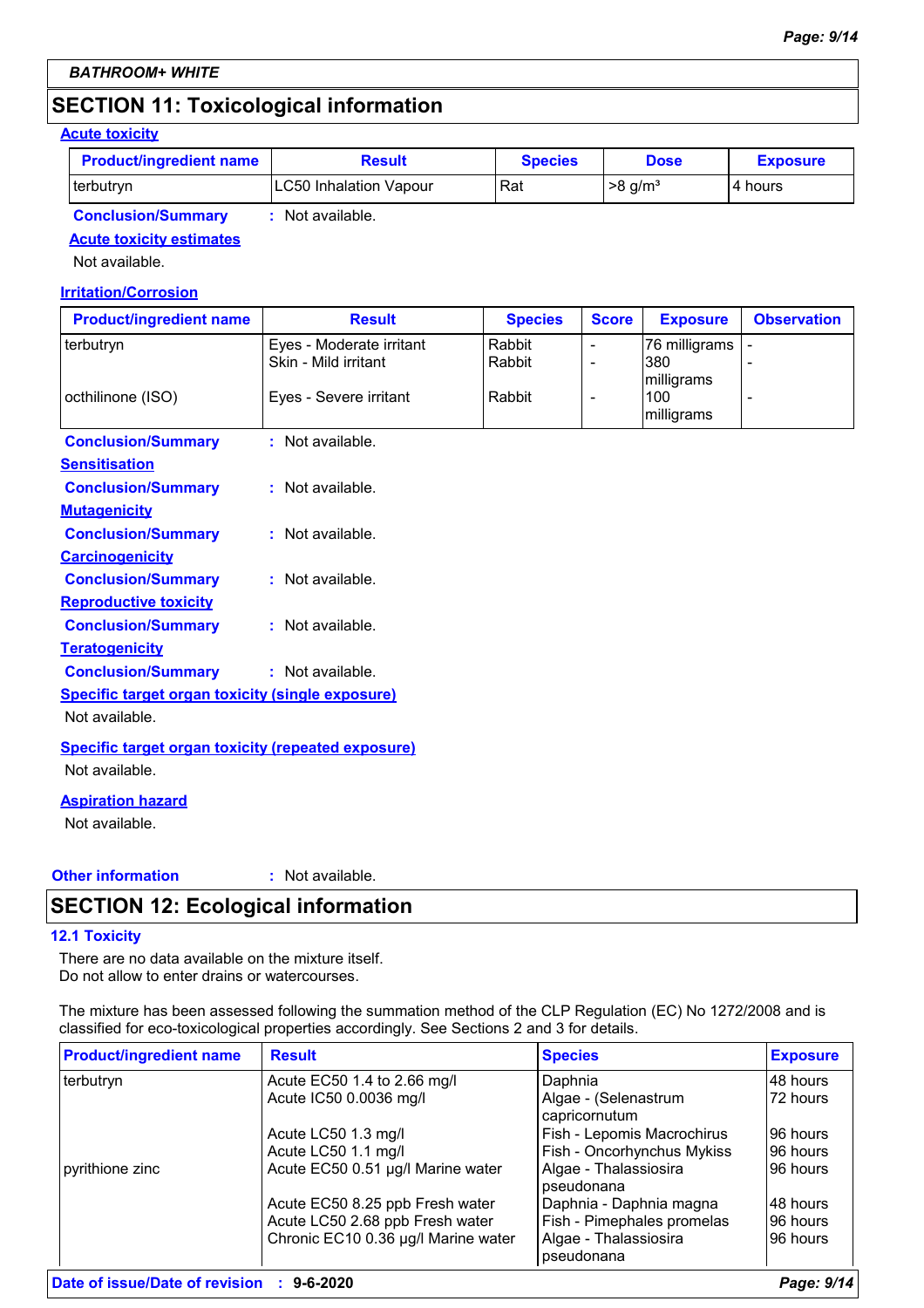### **SECTION 12: Ecological information**

|                       | Chronic NOEC 2.7 ppb Fresh water | Daphnia - Daphnia magna    | 21 days   |
|-----------------------|----------------------------------|----------------------------|-----------|
| octhilinone (ISO)     | Acute EC50 107 ppb Fresh water   | Daphnia - Daphnia magna    | 48 hours  |
|                       | Acute LC50 47 ppb Fresh water    | Fish - Oncorhynchus mykiss | 196 hours |
|                       | Chronic NOEC 74 ppb Fresh water  | Daphnia - Daphnia magna    | $21$ days |
|                       | Chronic NOEC 8.5 ppb             | Fish - Pimephales promelas | 35 days   |
| methylisothiazolinone | Acute EC50 0.24 mg/l             | Daphnia                    | 148 hours |
|                       | Acute LC50 0.18 mg/l             | Fish                       | 196 hours |
|                       | Acute LC50 12.4 mg/l             | Fish - Lepomis Macrochirus | 196 hours |
|                       | Acute LC50 6 mg/l                | Fish - Oncorhynchus Mykiss | 196 hours |

**Conclusion/Summary :** Not available.

#### **12.2 Persistence and degradability**

```
Conclusion/Summary : Not available.
```
#### **12.3 Bioaccumulative potential**

| <b>Product/ingredient name</b> | <b>LogP</b> <sub>ow</sub> | <b>BCF</b> | <b>Potential</b> |
|--------------------------------|---------------------------|------------|------------------|
| I terbutryn                    | 3.74                      | $-11$      | <b>I</b> low     |
| pyrithione zinc                | 0.9                       |            | <b>low</b>       |
| octhilinone (ISO)              | 2.45                      |            | llow             |

| <b>12.4 Mobility in soil</b>                                         |                  |
|----------------------------------------------------------------------|------------------|
| <b>Soil/water partition</b><br><b>coefficient</b> (K <sub>oc</sub> ) | : Not available. |
| <b>Mobility</b>                                                      | : Not available. |

### **12.5 Results of PBT and vPvB assessment**

| <b>PBT</b>  | : Not applicable. |
|-------------|-------------------|
| <b>vPvB</b> | : Not applicable. |

- 
- 
- **12.6 Other adverse effects** : No known significant effects or critical hazards.

### **SECTION 13: Disposal considerations**

The information in this section contains generic advice and guidance. The list of Identified Uses in Section 1 should be consulted for any available use-specific information provided in the Exposure Scenario(s).

#### **13.1 Waste treatment methods**

| <b>Product</b>                 |                                                                                                                                                                                                                                                                                                                                                                                                                                                                                                                                                      |
|--------------------------------|------------------------------------------------------------------------------------------------------------------------------------------------------------------------------------------------------------------------------------------------------------------------------------------------------------------------------------------------------------------------------------------------------------------------------------------------------------------------------------------------------------------------------------------------------|
| <b>Methods of disposal</b>     | : The generation of waste should be avoided or minimised wherever possible.<br>Disposal of this product, solutions and any by-products should at all times comply<br>with the requirements of environmental protection and waste disposal legislation<br>and any regional local authority requirements. Dispose of surplus and non-<br>recyclable products via a licensed waste disposal contractor. Waste should not be<br>disposed of untreated to the sewer unless fully compliant with the requirements of<br>all authorities with jurisdiction. |
| <b>Hazardous waste</b>         | : The classification of the product may meet the criteria for a hazardous waste.                                                                                                                                                                                                                                                                                                                                                                                                                                                                     |
| <b>Disposal considerations</b> | : Do not allow to enter drains or watercourses.<br>Dispose of according to all federal, state and local applicable regulations.<br>If this product is mixed with other wastes, the original waste product code may no<br>longer apply and the appropriate code should be assigned.<br>For further information, contact your local waste authority.                                                                                                                                                                                                   |
| <b>Packaging</b>               |                                                                                                                                                                                                                                                                                                                                                                                                                                                                                                                                                      |
| <b>Methods of disposal</b>     | : The generation of waste should be avoided or minimised wherever possible. Waste<br>packaging should be recycled. Incineration or landfill should only be considered<br>when recycling is not feasible.                                                                                                                                                                                                                                                                                                                                             |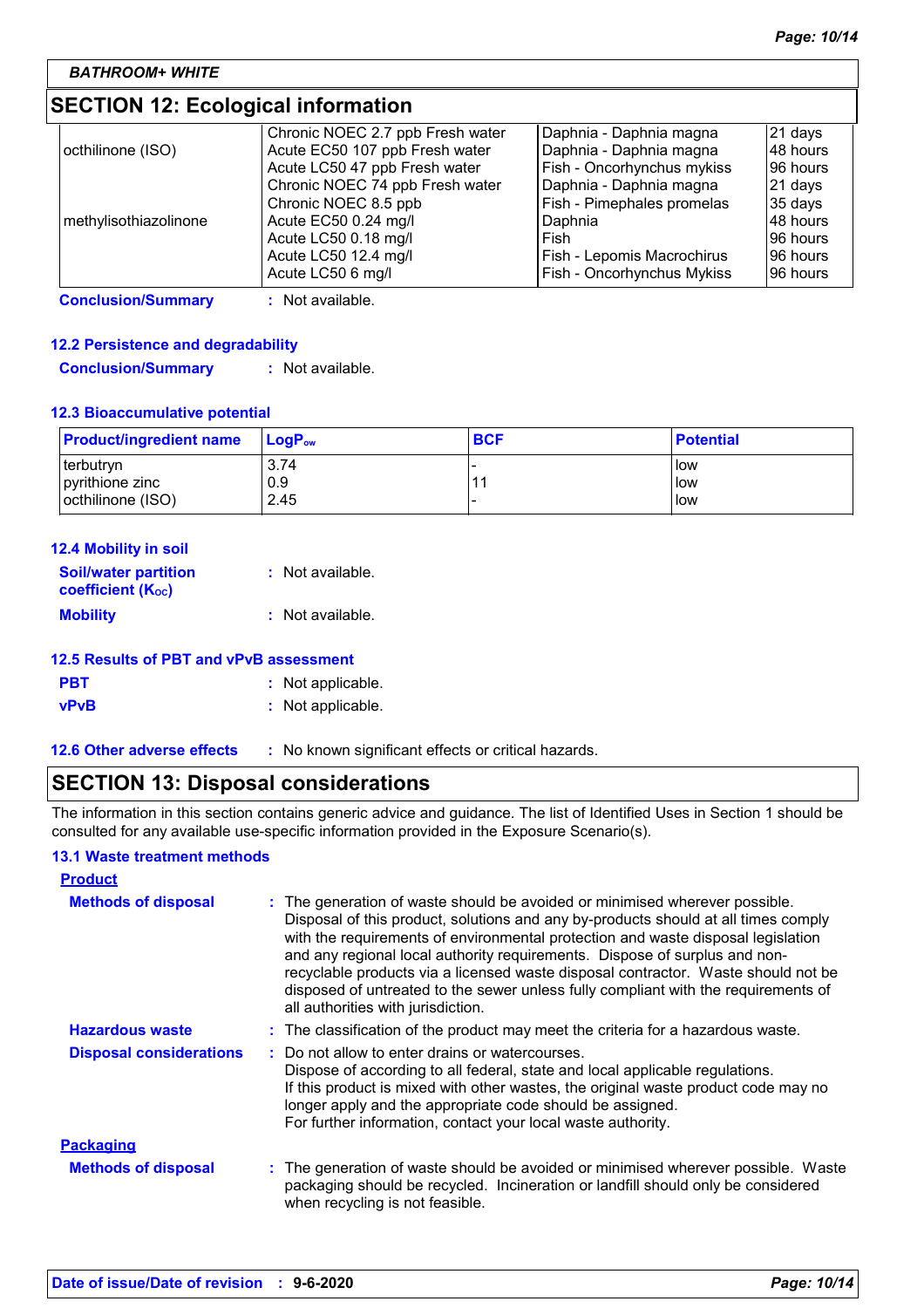*BATHROOM+ WHITE*

### **SECTION 13: Disposal considerations**

| <b>Disposal considerations</b> | : Using information provided in this safety data sheet, advice should be obtained from<br>the relevant waste authority on the classification of empty containers.<br>Empty containers must be scrapped or reconditioned.<br>Dispose of containers contaminated by the product in accordance with local or<br>national legal provisions.      |                                                                             |
|--------------------------------|----------------------------------------------------------------------------------------------------------------------------------------------------------------------------------------------------------------------------------------------------------------------------------------------------------------------------------------------|-----------------------------------------------------------------------------|
| <b>Type of packaging</b>       |                                                                                                                                                                                                                                                                                                                                              | European waste catalogue (EWC)                                              |
| <b>CEPE Paint Guidelines</b>   | 15 01 10*                                                                                                                                                                                                                                                                                                                                    | packaging containing residues of or contaminated by<br>hazardous substances |
| <b>Special precautions</b>     | : This material and its container must be disposed of in a safe way. Care should be<br>taken when handling emptied containers that have not been cleaned or rinsed out.<br>Empty containers or liners may retain some product residues. Avoid dispersal of<br>spilt material and runoff and contact with soil, waterways, drains and sewers. |                                                                             |

### **SECTION 14: Transport information**

### **Information pertaining to IATA and ADN is considered not relevant since the material is not packaged in the correct approved packaging required of these methods of transport.**

|                                                                                             | <b>ADR</b>                                                                                                                                                                                                             | <b>IMDG</b>                                                                                         |
|---------------------------------------------------------------------------------------------|------------------------------------------------------------------------------------------------------------------------------------------------------------------------------------------------------------------------|-----------------------------------------------------------------------------------------------------|
| 14.1 UN number                                                                              | <b>UN3082</b>                                                                                                                                                                                                          | UN3082                                                                                              |
| 14.2 UN proper<br>shipping name                                                             | ENVIRONMENTALLY HAZARDOUS<br>SUBSTANCE, LIQUID, N.O.S. (terbutryn)                                                                                                                                                     | ENVIRONMENTALLY HAZARDOUS<br>SUBSTANCE, LIQUID, N.O.S. (terbutryn).<br>Marine pollutant (terbutryn) |
| <b>14.3 Transport</b><br>hazard class(es)                                                   |                                                                                                                                                                                                                        |                                                                                                     |
| <b>Class</b>                                                                                | 9                                                                                                                                                                                                                      | 9                                                                                                   |
| <b>Subsidiary class</b>                                                                     |                                                                                                                                                                                                                        |                                                                                                     |
| <b>14.4 Packing group</b>                                                                   | Ш                                                                                                                                                                                                                      | Ш                                                                                                   |
| 14.5<br><b>Environmental</b><br><b>hazards</b>                                              |                                                                                                                                                                                                                        |                                                                                                     |
| <b>Marine pollutant</b>                                                                     | Yes.                                                                                                                                                                                                                   | Yes.                                                                                                |
| <b>Marine pollutant</b><br>substances                                                       |                                                                                                                                                                                                                        | terbutryn                                                                                           |
| <b>14.6 Special</b><br>precautions for<br><b>user</b>                                       | Transport within user's premises: always<br>transport in closed containers that are upright<br>and secure. Ensure that persons transporting<br>the product know what to do in the event of an<br>accident or spillage. |                                                                                                     |
| <b>HI/Kemler number</b>                                                                     | 90                                                                                                                                                                                                                     |                                                                                                     |
| <b>Emergency</b><br>schedules (EmS)                                                         |                                                                                                                                                                                                                        | F-A, S-F                                                                                            |
| <b>14.7 Transport in bulk</b><br>according to Annex II of<br><b>MARPOL and the IBC Code</b> | : Not applicable.                                                                                                                                                                                                      |                                                                                                     |
|                                                                                             |                                                                                                                                                                                                                        |                                                                                                     |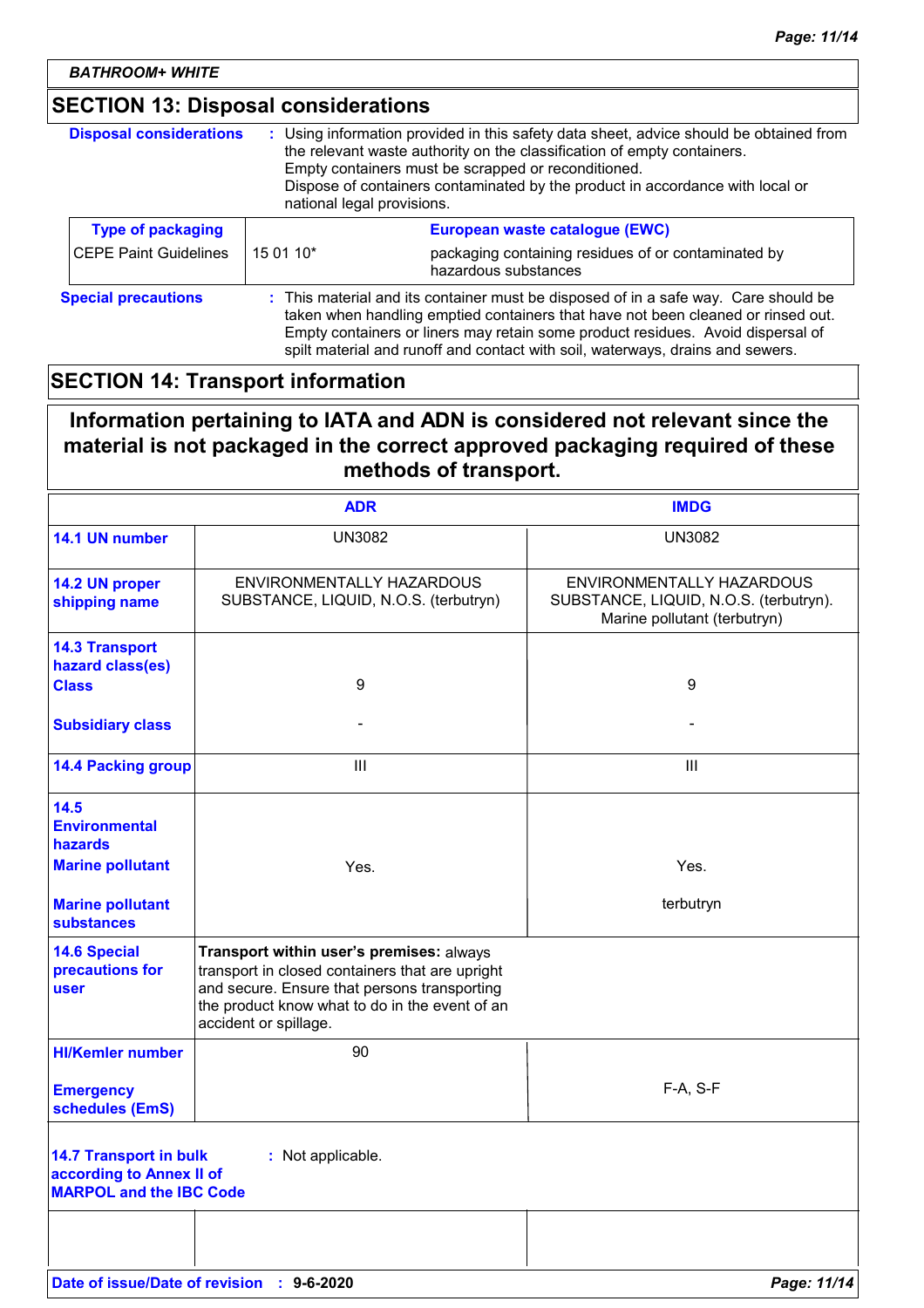### **Information pertaining to IATA and ADN is considered not relevant since the material is not packaged in the correct approved packaging required of these methods of transport.**

| <b>Additional</b>  | This product is not regulated as a dangerous                                                       | This product is not regulated as a dangerous       |
|--------------------|----------------------------------------------------------------------------------------------------|----------------------------------------------------|
| <b>information</b> | good when transported in sizes of ≤5 L or ≤5 kg,  good when transported in sizes of ≤5 L or ≤5 kg, |                                                    |
|                    | provided the packagings meet the general                                                           | provided the packagings meet the general           |
|                    | provisions of 4.1.1.1, 4.1.1.2 and 4.1.1.4 to 4.1.                                                 | provisions of 4.1.1.1, 4.1.1.2 and 4.1.1.4 to 4.1. |
|                    |                                                                                                    |                                                    |
|                    |                                                                                                    |                                                    |

### **SECTION 15: Regulatory information**

### **15.1 Safety, health and environmental regulations/legislation specific for the substance or mixture EU Regulation (EC) No. 1907/2006 (REACH)**

**Annex XIV - List of substances subject to authorisation**

### **Annex XIV**

None of the components are listed, or the component present is below its threshold.

#### **Substances of very high concern**

None of the components are listed, or the component present is below its threshold.

**Annex XVII - Restrictions** : Not applicable.

**on the manufacture, placing on the market and use of certain dangerous substances, mixtures and articles**

#### **Other EU regulations**

**VOC for Ready-for-Use Mixture :** Not applicable.

**Ozone depleting substances (1005/2009/EU)**

Not listed.

**Prior Informed Consent (PIC) (649/2012/EU)**

Not listed.

#### **Seveso Directive**

This product may add to the calculation for determining whether a site is within the scope of the Seveso Directive on major accident hazards.

#### **International regulations**

**Chemical Weapon Convention List Schedules I, II & III Chemicals**

Not listed.

**Montreal Protocol (Annexes A, B, C, E)**

Not listed.

**Stockholm Convention on Persistent Organic Pollutants** Not listed.

**Rotterdam Convention on Prior Informed Consent (PIC)** Not listed.

**UNECE Aarhus Protocol on POPs and Heavy Metals** Not listed.

#### **15.2 Chemical safety assessment**

**:** No Chemical Safety Assessment has been carried out.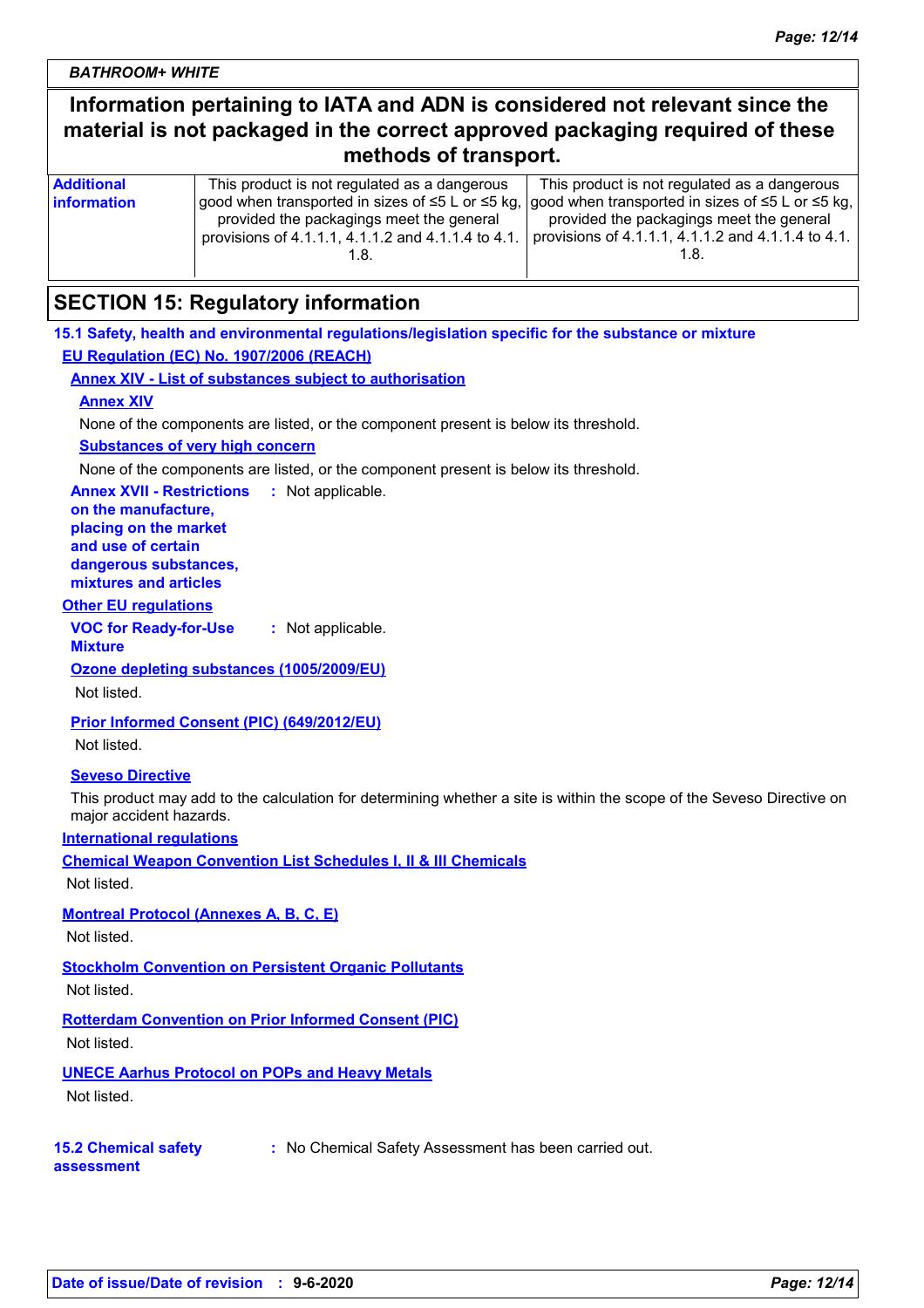### **SECTION 16: Other information**

**CEPE code :** 1

 $\nabla$  Indicates information that has changed from previously issued version.

|  |  | <b>Abbreviations and acronyms : ATE = Acute Toxicity Estimate</b>             |
|--|--|-------------------------------------------------------------------------------|
|  |  | CLP = Classification, Labelling and Packaging Regulation [Regulation (EC) No. |
|  |  | 1272/2008]                                                                    |
|  |  | DMEL = Derived Minimal Effect Level                                           |
|  |  | DNEL = Derived No Effect Level                                                |
|  |  | EUH statement = CLP-specific Hazard statement                                 |
|  |  | PBT = Persistent, Bioaccumulative and Toxic                                   |
|  |  | <b>PNEC = Predicted No Effect Concentration</b>                               |
|  |  | <b>RRN = REACH Registration Number</b>                                        |
|  |  | vPvB = Very Persistent and Very Bioaccumulative                               |

#### **Procedure used to derive the classification according to Regulation (EC) No. 1272/2008 [CLP/GHS]**

| <b>Classification</b>   | <b>Justification</b> |
|-------------------------|----------------------|
| Skin Sens. 1, H317      | Calculation method   |
| Aquatic Chronic 2, H411 | Calculation method   |

#### **Full text of abbreviated H statements**

| H <sub>301</sub>  | Toxic if swallowed.                                   |
|-------------------|-------------------------------------------------------|
| H302              | Harmful if swallowed.                                 |
| H <sub>3</sub> 11 | Toxic in contact with skin.                           |
| H <sub>3</sub> 14 | Causes severe skin burns and eye damage.              |
| H <sub>317</sub>  | May cause an allergic skin reaction.                  |
| H318              | Causes serious eye damage.                            |
| H330              | Fatal if inhaled.                                     |
| H331              | Toxic if inhaled.                                     |
| H400              | Very toxic to aquatic life.                           |
| H410              | Very toxic to aquatic life with long lasting effects. |
| H411              | Toxic to aquatic life with long lasting effects.      |

#### **Full text of classifications [CLP/GHS]**

| Acute Tox. 2. H330        |                  | <b>ACUTE TOXICITY (inhalation) - Category 2</b> |
|---------------------------|------------------|-------------------------------------------------|
| Acute Tox. 3, H301        |                  | <b>ACUTE TOXICITY (oral) - Category 3</b>       |
| Acute Tox. 3, H311        |                  | ACUTE TOXICITY (dermal) - Category 3            |
| Acute Tox. 3, H331        |                  | ACUTE TOXICITY (inhalation) - Category 3        |
| Acute Tox. 4, H302        |                  | <b>ACUTE TOXICITY (oral) - Category 4</b>       |
| Aquatic Acute 1, H400     |                  | SHORT-TERM (ACUTE) AQUATIC HAZARD - Category 1  |
| Aquatic Chronic 1, H410   |                  | LONG-TERM (CHRONIC) AQUATIC HAZARD - Category 1 |
| Aquatic Chronic 2, H411   |                  | LONG-TERM (CHRONIC) AQUATIC HAZARD - Category 2 |
| <b>EUH071</b>             |                  | Corrosive to the respiratory tract.             |
| Eye Dam. 1, H318          |                  | SERIOUS EYE DAMAGE/EYE IRRITATION - Category 1  |
| Skin Corr. 1B, H314       |                  | SKIN CORROSION/IRRITATION - Category 1B         |
| <b>Skin Sens. 1, H317</b> |                  | SKIN SENSITISATION - Category 1                 |
| Skin Sens. 1A, H317       |                  | SKIN SENSITISATION - Category 1A                |
| Date of printing          | $: 9 - 6 - 2020$ |                                                 |
| Date of issue/ Date of    | $: 9 - 6 - 2020$ |                                                 |

| <b>revision</b>        |                          |
|------------------------|--------------------------|
| Date of previous issue | : No previous validation |

1 **:**

### **Version**

#### **Notice to reader**

*IMPORTANT NOTE The information in this data sheet is not intended to be exhaustive and is based on the present state of our knowledge and on current laws: any person using the product for any purpose other than that specifically recommended in the technical data sheet without first obtaining written confirmation from us as to the suitability of the product for the intended purpose does so at his own risk. It is always the responsibility of the user to take all necessary steps to fulfill the demands set out in the local rules and legislation. Always read the Material Data Sheet and the Technical Data Sheet for this product if available. All advice we give or any statement made about the product by us (whether in this data sheet or otherwise) is correct to the best of our knowledge but we have no control over the quality or the condition of the substrate or the many factors affecting the use and application of the product. Therefore, unless we specifically agree in writing otherwise, we do not accept any liability whatsoever for the performance of the product or for any*